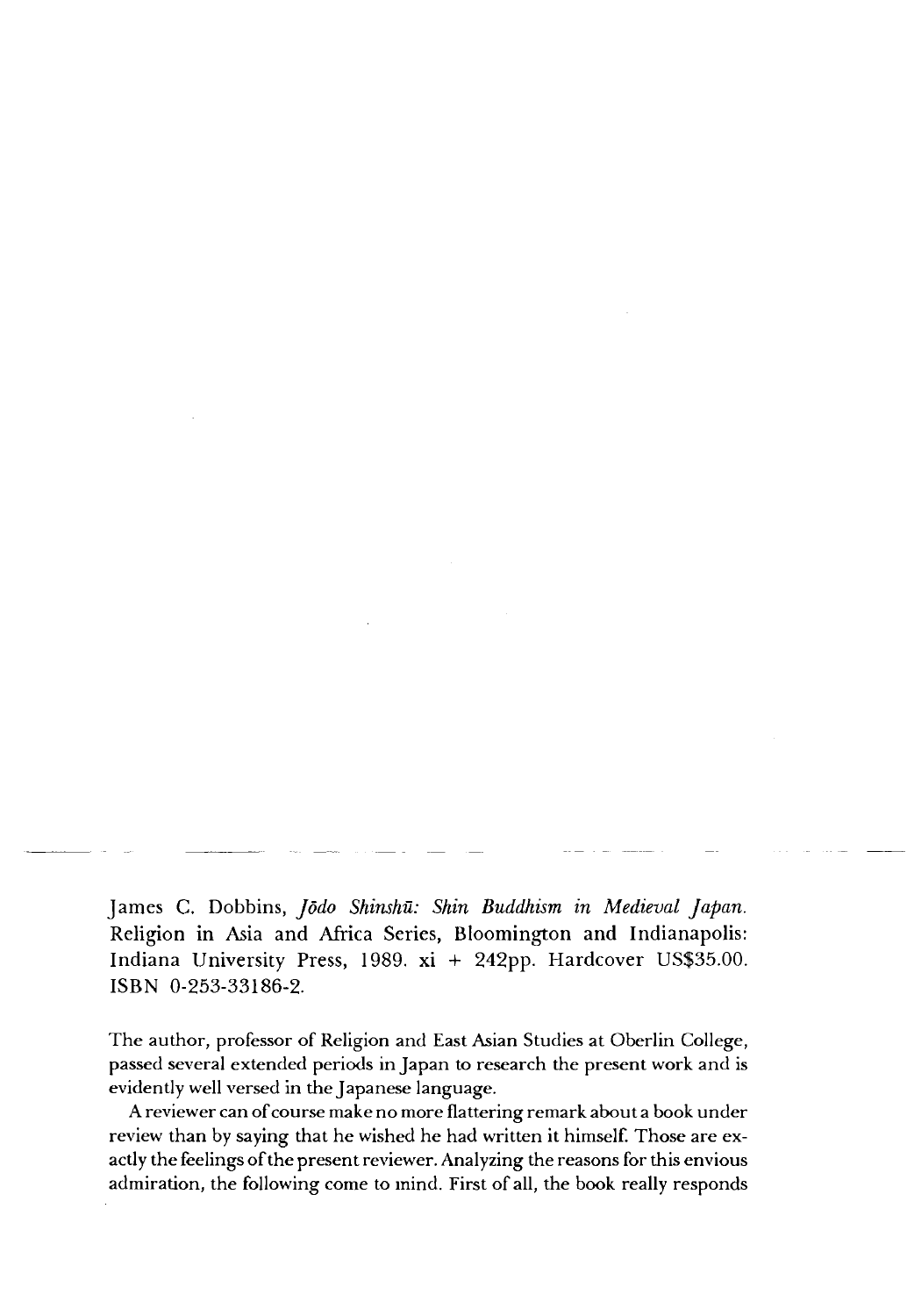to a need, by filling much of the hitherto existing gap, at the least for the non-Japanese audience, between Shinran's doctrine (recently available in part through good translations and some fine commentaries) and the sociological facts of present-day Shinshū with its mighty organization, its many branches, its temples and temple priests, its attitudes towards Japanese society, and the practices of its faithful. It might not be an exaggeration to compare the situation we were in up to now to that of a Chinese or Japanese who knew of Christianity only by reading the gospels, and then finding himself confronted all of a sudden with the reality of Christianity, say in Rome.

Second, Dobbins treats his subject critically but at the same time with great empathy as shown, for example, by his general evaluation: "shinran's teachings were not so much a distortion of Buddhism as an emphasis of certain Buddhist principles over others" (p. 7). Third, the author goes about his task in a thoroughly professional way, relying mainly on primary sources and on the abundant literature in Japanese, and providing us with 45 pages of well-researched notes. Fourth, Dobbins tells us what happened in and to the sect and to its main representatives during that formative period, the somewhat more than 200 years between Shinran's death in 1262 and Rennyo's death in 1499. But far from limiting himself to institutional history, he devotes at least as much attention to the doctrinal issues, and the relationship between the doctrinal and the institutional. Fifth, the author never buries us under a mountain of details but shows a knack for getting straight to the heart of the question and presenting the relevant facts and ideas in masterful summary. Or, to say it another way, I found in this book answers to most of the questions I had with regard to this period of Shinshū history, and very few passages irrelevant to these questions. Finally, I am grateful for the readable prose and the careful editing. Typos are nearly non-existent even in the diacritical marks (which is quite a feat!); the Index is very helpful and the extended Glossary of Chinese and Japanese Terms a real boon. (However, incorporation of the characters into the body of the text would have been ideal!)

Let us come now to the contents of the book. The first three chapters are introductory. They put the accent on doctrine right from the beginning and together form as good an introduction to shinshu doctrine as any I know. On page 7, the author defines the aim of his study as follows: "This study, while following the vertical or diachronic transmission of Shin teachings, seeks also to define the horizontal or synchronic environment in which they evolved, and to identify the external influences which also left their mark on the school." Soon afterwards he betrays his special interest in questions of orthodoxy and heresy. This is evidently a carry-over from the author's Ph.D. dissertation at Yale University: "The Emergence of Orthodoxy: A Historical Study of Heresy in the Early Jōdo Shinshū" (1984). But he argues rather convincingly for the fruitfulness of this slant as a "conceptual framework for examining Shinshū development" (p. 8), and anyway this special stress never becomes a burden to the reader.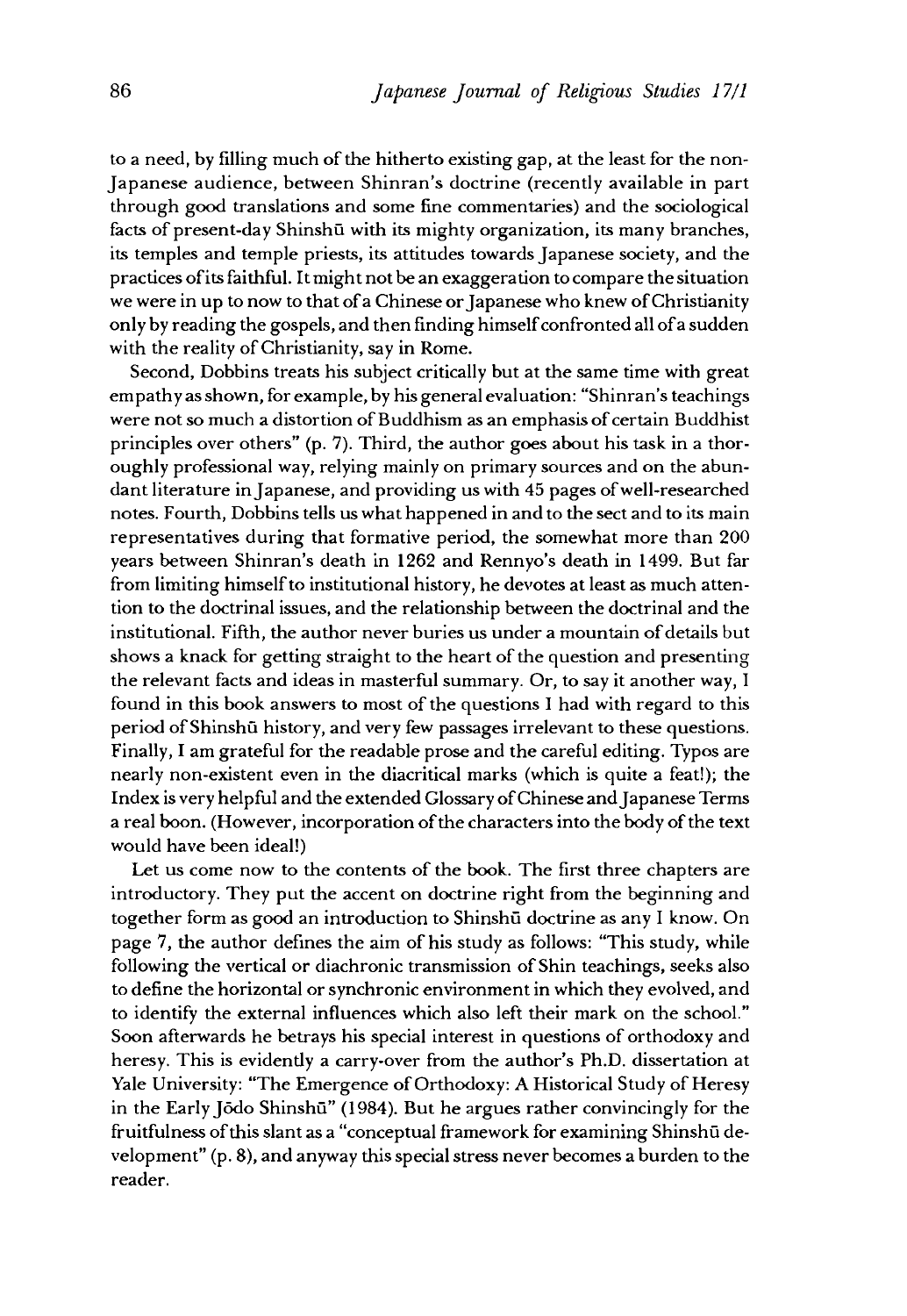In Chapter I, "Jodo Shinshū," we are given an overview of the history of the Pure Land movement within Buddhism, as perceived by Shinran and his followers. This is important for, indeed,"This view of shin history is part and parcel of the sacred story that gives the school definition" (p.7). Chapter 2, "Hōnen, the Exclusive Nembutsu, and Suppression," is an admirable thumb sketch of the figure and role of Shinran's teacher. Special attention is given here to the reactions his appearance provoked in the traditional Buddhist sects, the persecutions, and the defensive attitude imposed thereby on the nenbutsu followers. Chapter 3, "Shinran and his Teachings" (nearly three times as long as the preceding ones), offers us a balanced picture of Shinran's doctrine and its evolution against the background of his life. The rather detailed analysis of Shinran's main work, the *Kyogyoshinsho* (pp. 31-38), is particularly helpful but equally enlightening is the presentation of some new stresses appearing in the smaller works of Shinran's old age (pp. 42-45). If I may voice one reservation here: I missed the role of the 17th Vow in the presentation of the "Practice" Chapter of the *Kyogyoshinsho.*

Chapter 4 ("Licensed Evil") forms as it were the transition to the post-Shinran period by exploring the doctrinal disputes among H6nen\*s and Shinran's disciples, thereby clarifying the delicate and somewhat different positions of Hönen and Shinran themselves on these points. Licensed evil is thereby singled out as the main (and possibly most destructive) heresy of Shinran's time. The author judiciously points out that shinran's stress on "faith only" legates the problem of the relationship of this faith to everyday life in society as an eternal problem to his followers. Chapter 5, "The Early Shinshū," tackles the first institutionalization of Shinshu, a hazardous task since Shinran himself was not concerned with organizational aspects and his "religious views were difficult to institutionalize" (p. 64) anyway. Attention is given here to the *dojo* (meeting places), which emerged as the basic local unit of religious organization and for which rules of conduct were soon drawn up, and to the *Tannisho* as a mirror of the early community and its tribulations. In Chapter 6, "Kakuny6 and the Creation of the Honganji Temple," the spotlight focuses on the organization which will eventually become the indisputable center of the Shinshu movement. The person of Kakunyo (1270—1351), shinran's great-grandson and the first to envisage this role for the Honganji, which was originally nothing more than a modest memorial hall for Shinran, is highlighted here and his writings analyzed. The personality and contribution of his elusive son, Zonkaku, also get their due share of attention. While both are at logger heads most of the time, they form a rather united front against heresies inside and attacks from the outside. All in all, a balanced and credible picture of the origins of the Honganji.

Chapter 7, "The Shinshū and the Rival Schools of Buddhism," then widens the angle of vision to give us a look at the reactions of the established Buddhist sects to this still unorganized upstart, and at the still very fluent relationships of Shinshū with the other branches of the nenbutsu movement. It would appear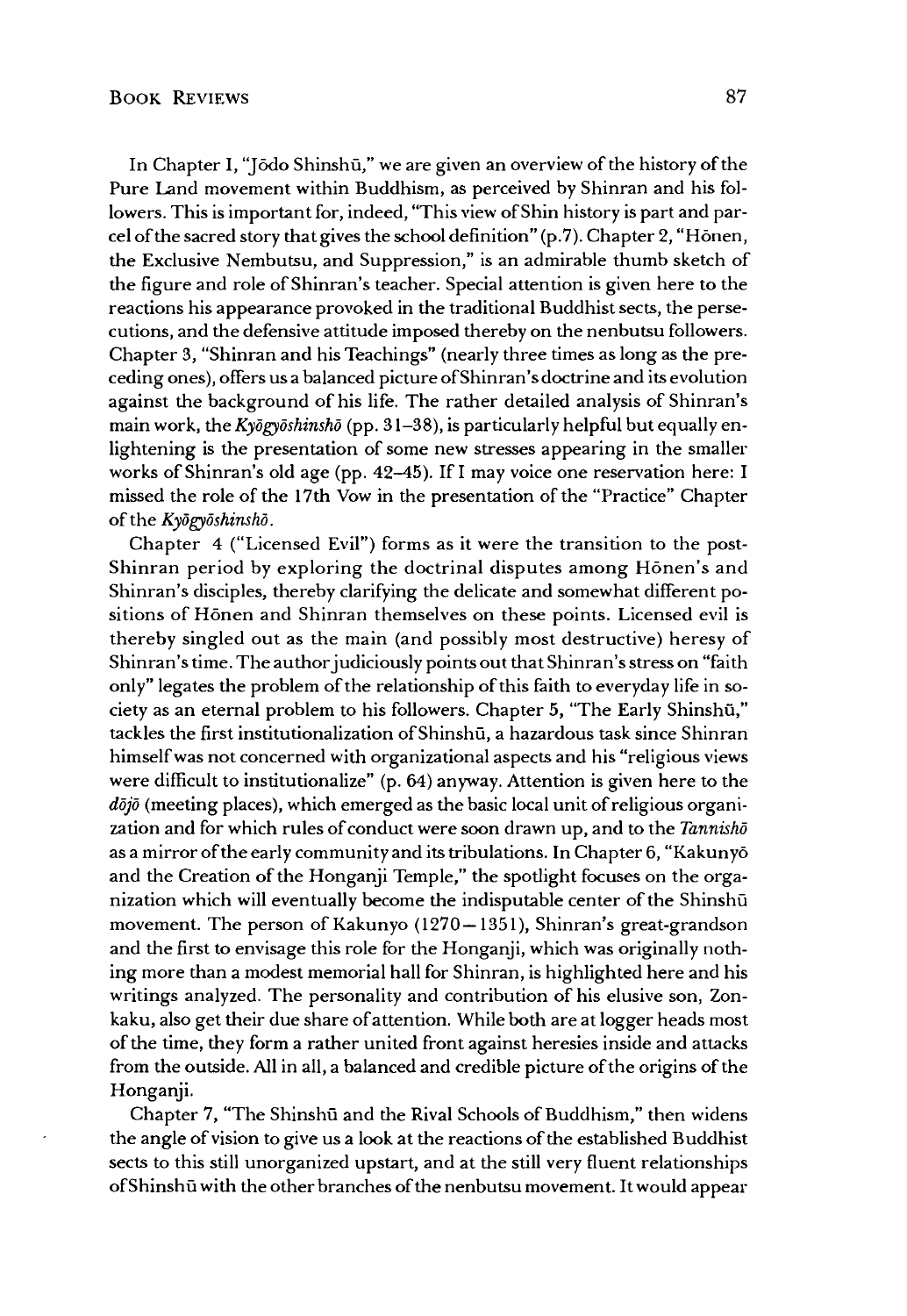that, among Hōnen's disciples, the Seizan branch expecially influenced Shinshū thinking, particularly through the *Anjin ketsujosho*. Of the other Pure Land movements, a good vignette is offered of Ippen^s Jishu and of the Ikkoshu, with which Shinshū will often be confused. In Chapter 8 we come back to Shinshū itself to be introduced to the origin, specific traits, relative importance, and mutual relationships of the various "Shinshū Factions." The Bukkōji, Kinshokuji, Senjuji, and Sanmonto branches pass the review one after the other. Although the choice of these branches and the names they are called by are historically sound, a little more attention to the present sectarian spectrum might have made things easier for the non-specialist. The chapter ends with a short description of the developments in the Honganji after Kakunyo's time, which can be seen in retrospect as preparatory steps for the definitive break-through with Rennyo.

The figure of that giant in Shinshū's history is subjected to sympathetic scrutiny in the final Chapter 9, "Rennyo and the Consolidation of the Shinshū." The secret of the phenomenal success of this "second founder" in "bringing the Shinshu into the highest ranks of Japanese Buddhism" (p. 132) and building up the Honganji into an organization that "throughout most of the sixteenth century ... wielded authority and influence on a par with the greatest political forces of Japan" (p.154) is here ardently pursued but, not surprisingly, appears to elude even so able a detective. Much importance is attached on this point to Rennyo's Yoshizaki period  $(1471-1475)$  but, unfortunately, the social factor which is pointed out several times as influential, namely the formation of autonomous villages, is left unexplained (and the sole footnote devoted to it, nr. 120,appears 13 pages late). Still, we are offered a very revealing picture of the life, character, and activities of this "complex and multifaceted figure," and a penetrating investigation into the moot question of the relationship of Rennyo's doctrine to that of Shinran. Finally, in a short Afterword, the legitimacy ofShinshu within Buddhism is ably defended by presenting Shin Buddhism as "the most fully developed form of lay Buddhism in existence" (p. 159).

Next, to prove that I did my homework as a reviewer, let me indicate a few flies in the ointment. As to content, I would have liked to find a few more elements of an answer to the following two questions. Why, how, and in what sense did Shinshū priests emerge so quickly? (In speaking of the transformation of *dojo* into temples, the author pays attention to the temple names, but were not temple priests a further requirement?) And secondly, what was the impact of the fact that the early Shinshū priests (to begin with the Honganji head priests) were educated in traditional temples on Shinshū "theology" and practice? And as for the bibliography, I would have liked some justification for the choice of the secondary sources in Japanese. On the one hand, it seems that more recent works by authors, who are otherwise well represented, are not included (the doctoral dissertation still preponderant?); and, on the other, I regret the total absence of authors like Soga Ryōjin and the poor showing of others like Kaneko Daiei (a "nishi" bias?).